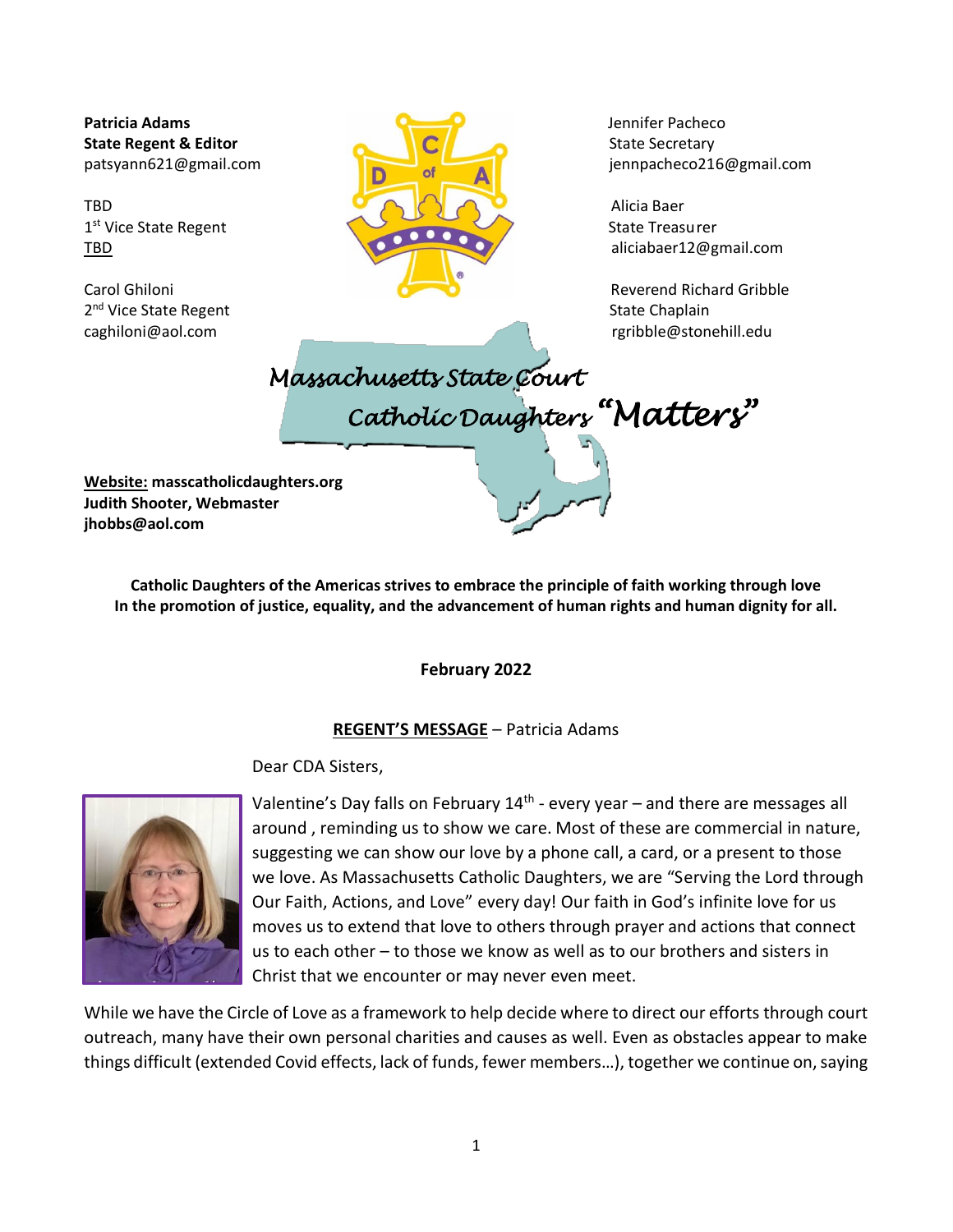"I love you" in many and varied ways. Each and every day opportunities arise for us to reach out with a smile, a kind word or deed, a silent prayer.

There is an anti-crime ad campaign slogan "if you see something, say something." In CDA we can adapt that to say, 'If you see something, DO something!" As you prepare your Circle of Love Reports for the March 1, 2021 to February 28, 2022 period (due to State Chairwomen by March 1, 2022), you will be reviewing your court's activities. Be proud of what you've done in Unity and Charity!! Consider submitting a photo and description to Tom Panas for Share magazine, and to our Webmaster Judi Shooter for our State website.

Wishing you a February full of love received as well as love expressed…

Your State Regent, Pat



## **A WORD FROM OUR CHAPLAIN** – Father Rick Gribble, CSC

Dear Catholic Daughters,

February has already arrived; time continues to move rather rapidly. In the middle of this month, specifically February 14, Valentine's Day, we take an extra moment to remember the special people in our lives for whom we have great affection and love. When considering the privilege the Lord gives us, to be loved by our family and friends, let us not forget the source of this pleasure. Jesus leads us on our daily journey, guiding us with the help of others to lead lives of love that are consistent with the example of Christ.

As Catholic Daughters, we are called to prayerfully consider how we can better serve others by living lives of love through our dedicated service to our brothers and sisters. As we traverse this month and draw closer to the discipline of Lent, let us be ever aware of our need to be present to others, manifesting in all ways possible, with the words from our lips and the actions we perform, the love with which the Lord first loved us.

Father Rick Gribble, CSC



# **GREETINGS FROM OUR NATIONAL SUPERVISOR** – Essie Walker

Greetings to All,

We made it to the second month of the year. Hopefully, you and your family are staying safe and warm. It is important that we continue to reach out to one another and to keep each other in prayer.

Please continue to reach out to members in your court if you haven't heard from them in a while. Make every effort to ensure all members are doing well. I am sure they would love to hear from you.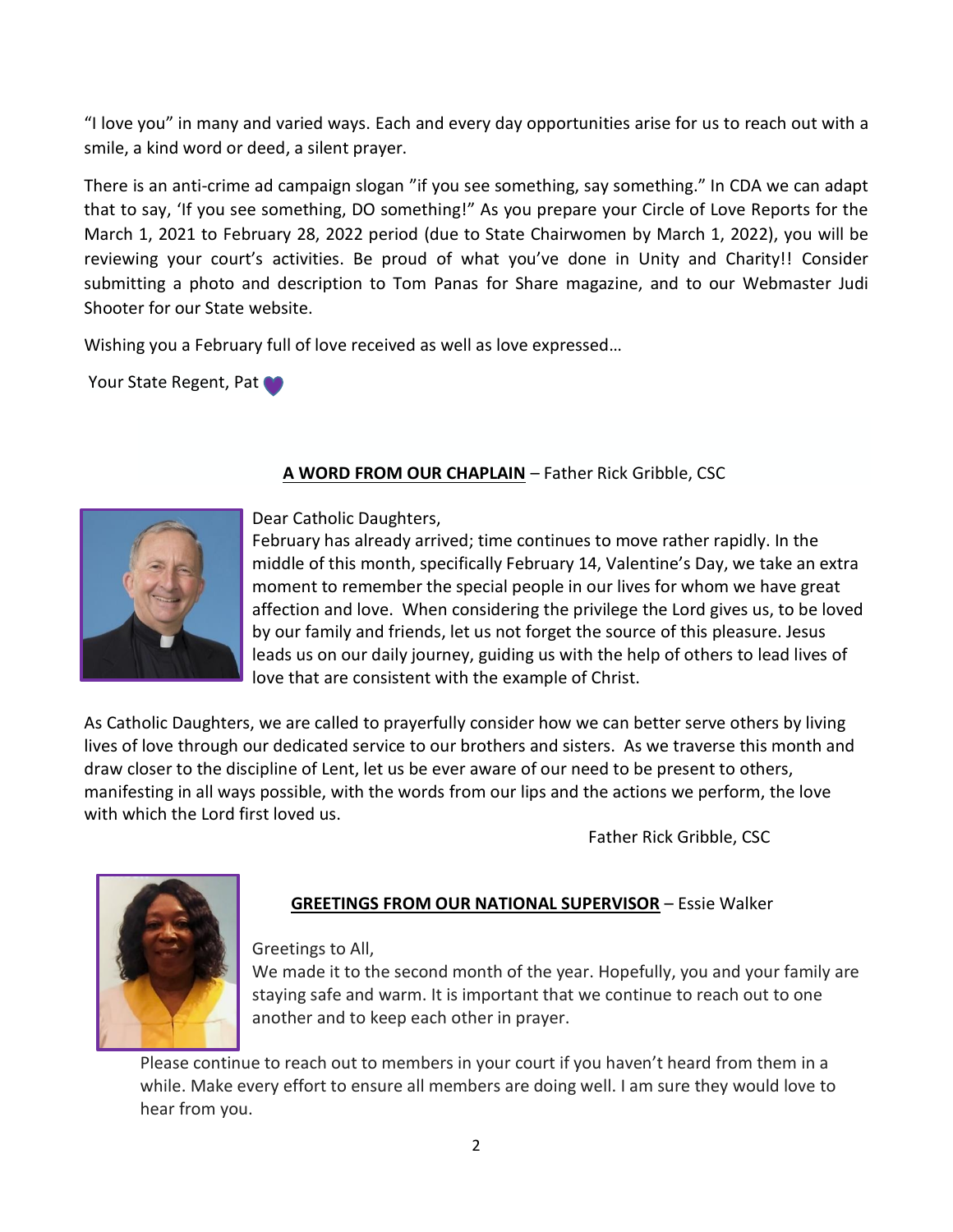Circle of Love Contest information is on the CDA website. Circle of Love is the spiritual outreach to your parishes and the community.

Dates to remember in February:

February 1 Deadline for CDA Women of the Year Nominations

February 14 St. Valentine's Day

February 20 Junior CDA Sunday



We hope you have marked your calendar to attend the 59th Biennial National Convention. July 20-24, 2022. You do not need a passport to travel to Puerto Rico. Reservation[s are o](https://creativecommons.org/licenses/by/3.0/)pen. Workshops will be presented at the convention.

Have you received the Delegates and Alternates Form for your court? If not, please reach out to the National Office - 212-877-3041. Delegates and Alternates should be nominated and voted on at a meeting. Remember, the form must be postmarked by March 15, 2022. A copy is mailed to the National Office and a copy to your State Regent.

Please take time to visit the CDA Website. Tom Panas is continuously updating with information and activities going on within our organization. If your court or the state is doing community service, please submit your article to Tom Panas. *Thank you to the members of Court Queen of Peace #2724 for submitting an article to SHARE. When you get a moment, check out their article in the Fall 2021 issue of SHARE Magazine.* 

Thank you to members of the State Board for establishing and piloting the MA State Court Mentorship Program. Now is the perfect time for you to consider sharing your time and talents on the State Board and to CDA.

Blessings, **Essie**

## **A PAUSE FOR PRAYER** - Bridget Whyte, Court Queen of Peace #2724 Spiritual Enhancement Chairwoman



I recently watched a video of my daughter taking her first steps as an infant. In the video, my husband stands her up, she takes a few awkward steps towards me, and then she falls. But she is so pleased with her new achievement!! A decade later, it's hard to remember what a helpless baby this strong, independent, young woman once was. While learning to walk, my daughter fell many times. While learning to walk, she got frustrated many times. And then one day, her clumsy steps weren't clumsy anymore. Walking had become second nature to her, but first she had to learn how to do it. And that meant I had to put her down.

She couldn't learn to walk until she was ready. And she also couldn't learn while I was holding her. Because at some point, holding her would have meant holding her back.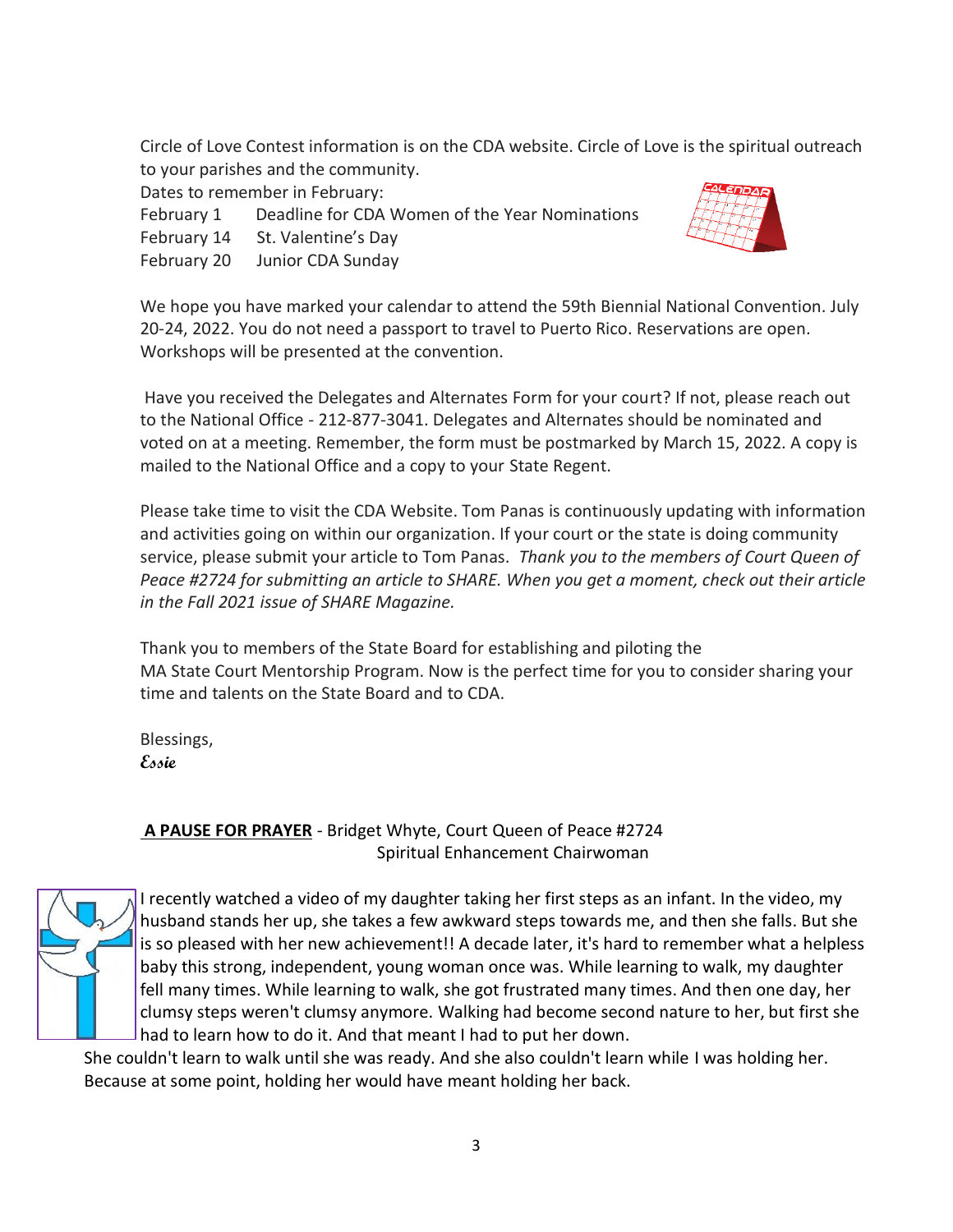It is the same with us, and our faith. We know that we are safe and comfortable when we feel the consolation of God's presence. It is easy to know He is there when we feel Him. But throughout our lives, most of us will experience periods of desolation - periods when we don't feel His comfort. God is there still, as He always is; watching over us and loving us. But during these periods, He is letting us practice faith. He is letting us stand on our own two legs. These are the times when He is giving us a chance to strengthen our faith, walk in our faith, and grow in our faith. And in faith, we can move closer to Him.

When we cannot feel God's presence and yet still choose to pray to Him, we are telling Him so loudly that we love Him.

When we are in pain, and yet still choose to trust in God, we are showing Him how deeply we trust Him.

And when we feel doubt, and yet still bare our souls to God, we are demonstrating true faith. How beautiful must He find our clumsiest prayers! These are the purest.

When my daughter took her first steps towards me, she knew that I would pick her up and comfort her.

Even if she fell. Especially if she fell!

But first I had to let her go and permit her to fall.

God will pick us up too. But first, He has to permit us to fall. It may hurt, but He is still there.

Even when we can't feel His presence in our lives, God is never out of reach.

He is simply allowing us to walk in faith and grow closer to him.

God will always be there when we fall. Even when we hurt. He will pick us up.

We can trust in Him.

## **FOCUS ON YOUTH** – Marcia Hoyle Walkama, Court Our Lady of Lourdes #2396 Youth/JCDA Chairwoman



What better way to increase your membership than by holding an event where you can show off CDA "the best kept secret!" Invite the youth of your parish along with their families to attend a "Project Cupid" valentines event sponsored by your court. Hold an event where families can make special Valentines together from the families of your parish to the home bound parishioners and parishioners living in nursing homes or assisted facilities. They have been greatly affected by the pandemic and would greatly appreciate being remembered with caring thoughts.

Links below are for special valentines that tie in the spiritual reason for this Holiday. Buy a book about St. Val[entine](https://creativecommons.org/licenses/by-nc/3.0/) and have all attending fill out a raffle ticket to win the book. And as always include your [C](https://creativecommons.org/licenses/by-nc/3.0/)ourt's info and personally invite each woman there to come to a meeting.

The website Catholic Icing has the history of St. Valentine and how to celebrate this holiday from a Catholic perspective. You can download free printable sheets and cards to use at your event. Resources: Check them out online!

This link has Valentines that actually say Happy **St. Valentine's** Day.

https://www.catholicicing.com/printable-saint-valentines/

This is a cute idea that uses candy to tie in a Bible quote. You would have to write out your favorite Bible verse on decorated hearts.

<https://www.catholicicing.com/christian-bible-verse-valentines/>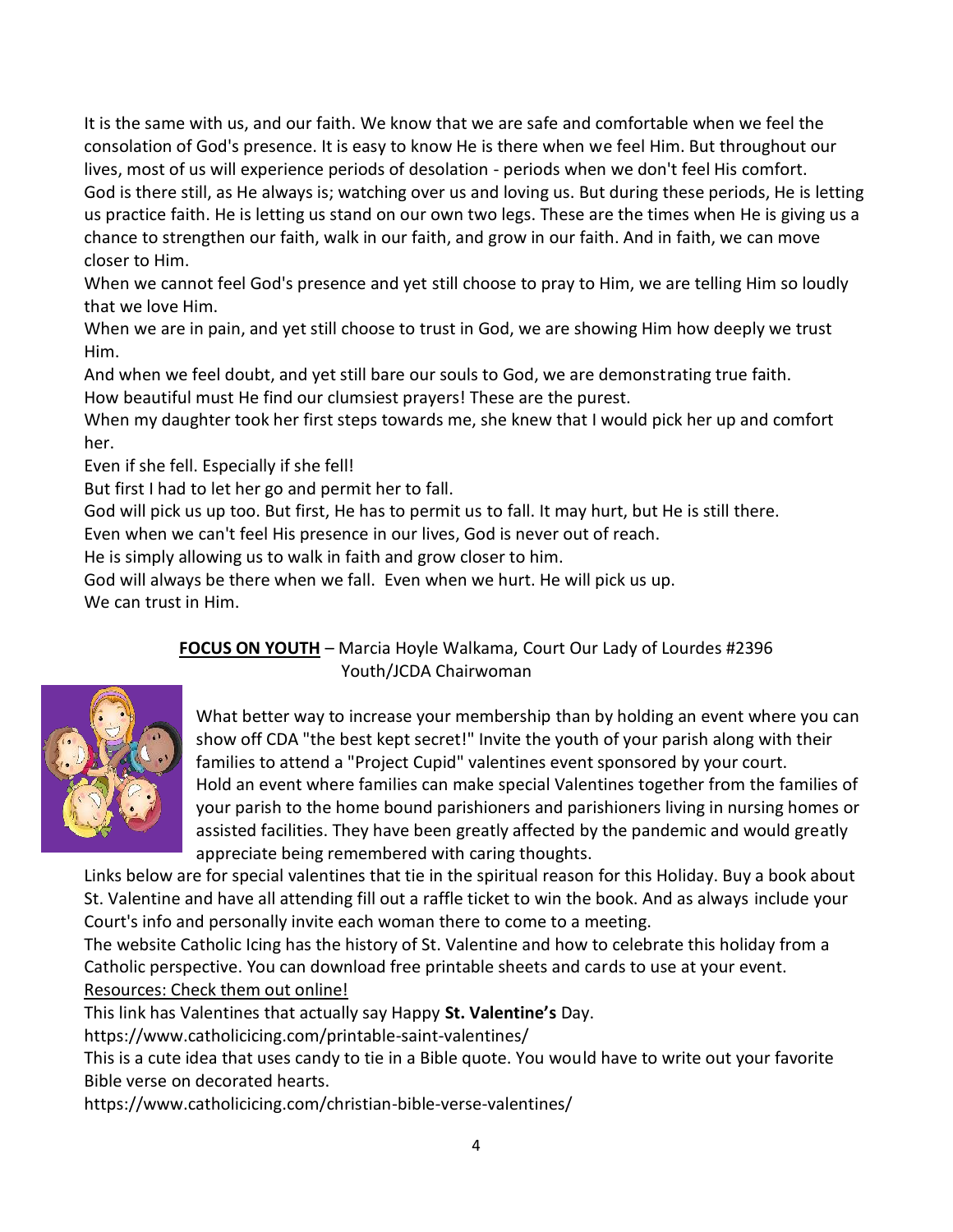# **MARCH FOR LIFE** – Jane Maloney, Court St. Joseph #1475

Pro-Life Chairwoman

If your court or individual members would like to donate to the March for Life please send your checks made out to MA State Court (with March for Life written in the memo) to:

State Pro-Life Chairwoman Jane Maloney

6 Mann St. Medway MA 02053

More information about the March for Life can be found at [www.marchforlife.org](http://www.marchforlife.org/)

# **NATIONAL NEWS**



### **National Website**[: www.catholicdaughters.org](http://www.catholicdaughters.org/)

Be sure to visit the National website for news, **current updated forms**, and everything you need to know about CDA! Please use the latest, updated forms for Financial Reviews, applications, transfers, and deletions. Education Contest information and National Scholarship information, with dates due are available here!!

**59TH BIENNIAL CONVENTION:** The First Call to the 59th Biennial National Convention in San Juan, Puerto Rico was sent in December. *Consider attending*. Our National Board and sisters in Puerto Rico are planning a beautiful convention with fun, entertainment, tours, and of course important business.

**DELAGATE AND ALTERNATE FORMS:** These have been sent to the court regents and must be returned to National (and a copy to your State Regent) postmarked by March 15, 2022. The form indicates how many delegate and alternates your court is eligible to elect. All courts must return the form with the number you elected and the date of the election or replying that your court will not be sending delegates to the convention. Please hold your election in February to meet the mailing deadline!!

## **"MASSACHUSETTS in ACTION" …**

### **STATE CHAPLAIN**

I am sorry to share with you that our State Chaplain, Father Rick Gribble, CSC, will no longer be serving us in this role. He is taking on a new ministry that requires that he move out of state. Father Rick said that he is grateful for the opportunity of serving our MA State Court and thanks us for all we have done for him. Those who attended the Fall workshop and the Christmas party had the pleasure of meeting him and he enjoyed meeting you, as well as being part of our organization.

We have been blessed with his service as our State Chaplain, as well as the years served as Chaplain to the Campus Court at Stonehill College. We thank him for his guidance, kindness, and involvement. Please keep Father Rick in your prayers as he begins a new ministry.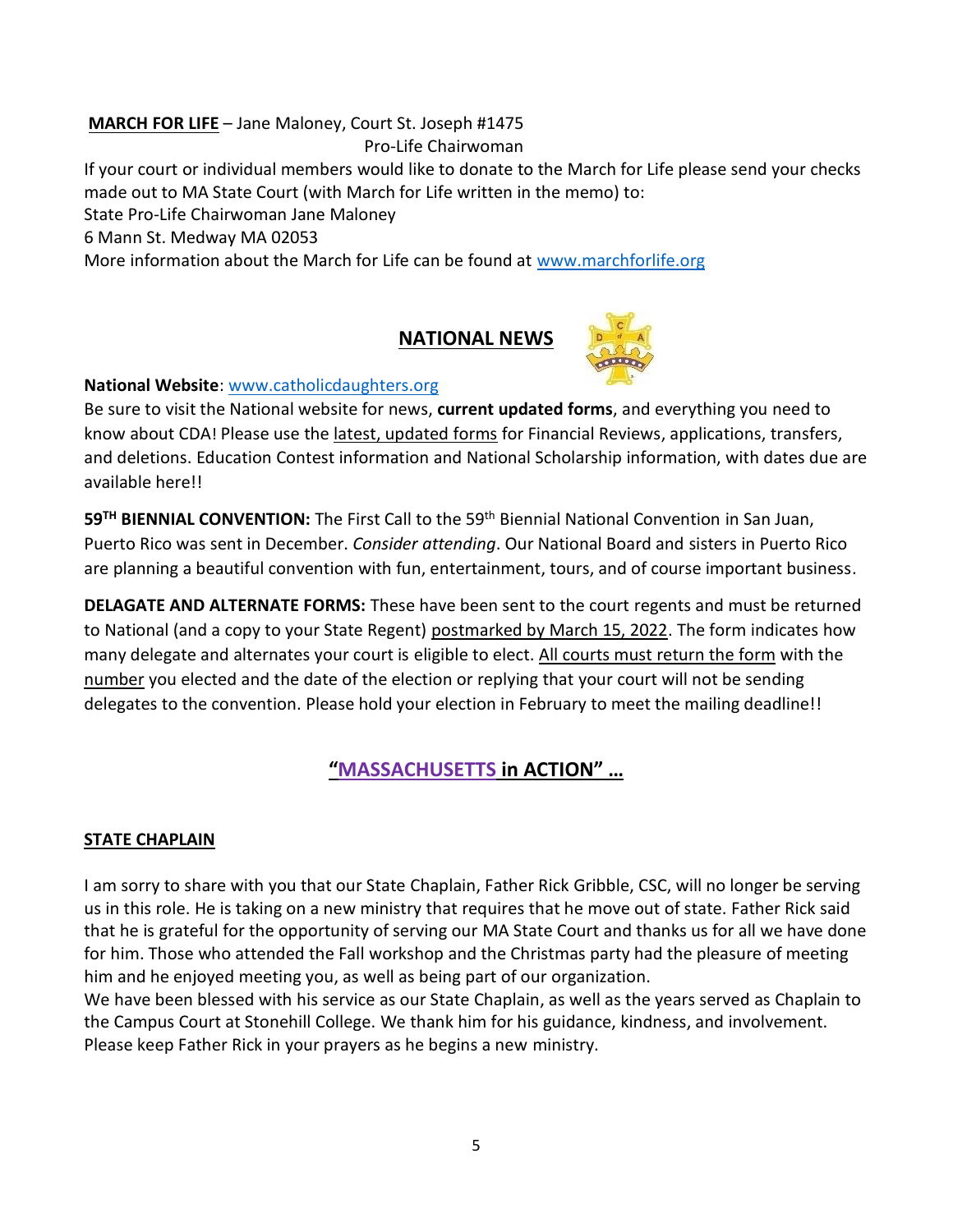

**WEBSITE** – PSR Ju[di Shooter](http://www.pngall.com/website-png), [Court Hen](https://creativecommons.org/licenses/by-nc/3.0/)ry A Sullivan #584, Webmaster

## **Guidelines for submissions to our CDA website**

Take a few minutes to check things out at **masscatholicdaughters.org**

Reminder: All submissions (pictures, upcoming events, announcements) should be sent to our CDA webmaster Judi Shooter at jhobbs1@aol.com via email. This includes your monthly newsletters.

Having your current newsletters published on our website is a great way to share information and activities with sister courts as well as with interested women who might like to join our organization or start new courts. The newsletters should be emailed in a **Word format** as some PDF files won't save.

If you send your newsletter to your members via email, just add [jhobbs1@aol.com](mailto:jhobbs1@aol.com) to your email mailing list!



**IPSR Nancy Meehan, Court St. Bernadette #2410**

**Gambit Chairwoman**

**Happy St. Valentine's Day to all!!! Congratulations to our January winners. Have not entered Gambit yet?? No Problem!! We have four (4) more drawings February through May. The proceeds fund our State Scholarship, Book Award, Education Contests and other Educational Activities. Each month there is a chance to win 2-\$10, 2-\$15, 1-\$25 and 1-\$50. Cash prizes with two additional prizes of \$100 and \$150 in May. The earlier you enter the more chances you have to win!!! Winners are reentered for all drawings!!! Please submit your \$20 per entry to your court chair for Gambit and they will submit all entries to me. Next drawing will be February 15 and subsequent months on the 15th . Good Luck!!!** 

## **MA STATE COURT MENTORSHIP PROGRAM**

Interested in finding out just what is involved in serving as a State Officer? Check out the attached information about this program and consider applying!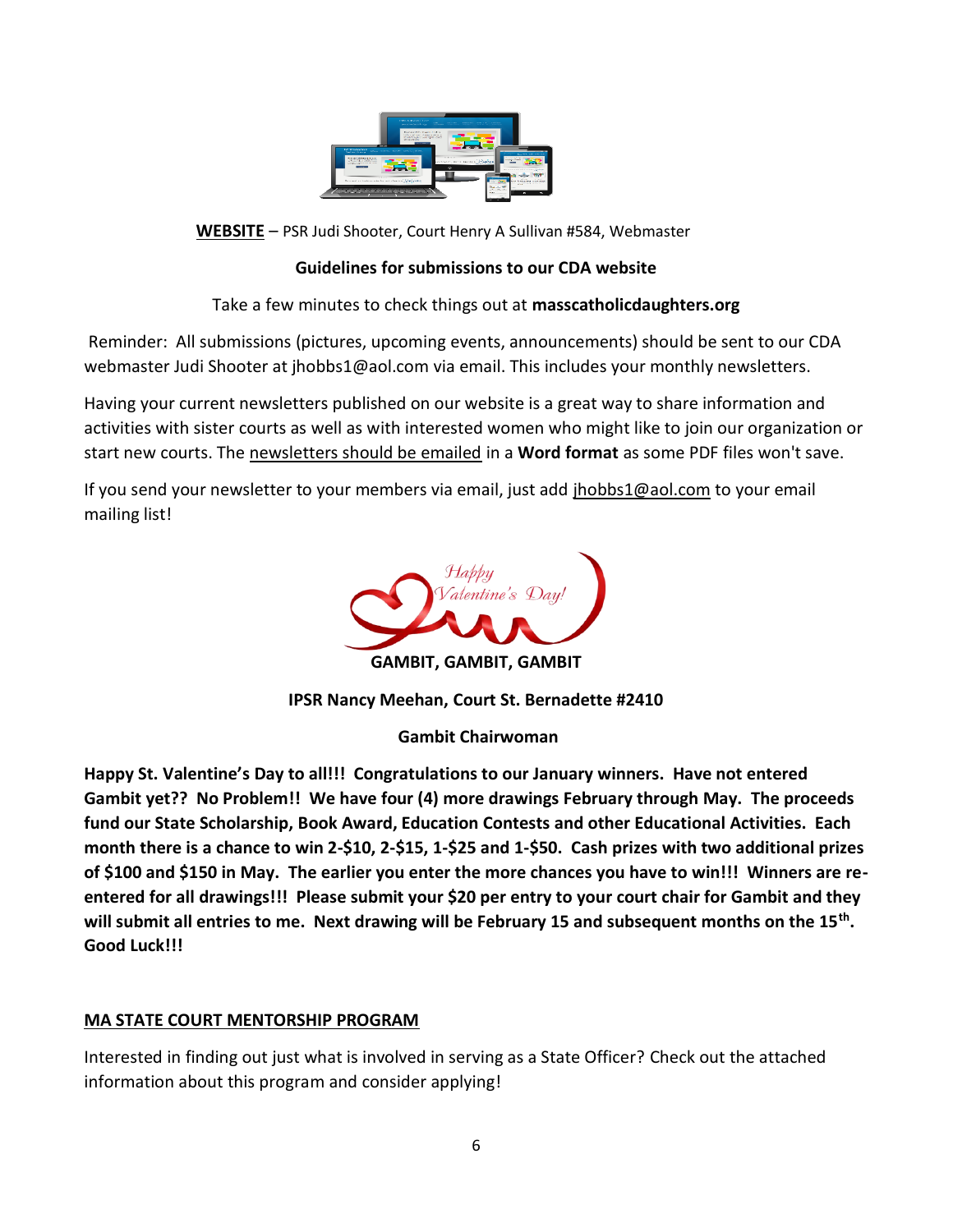#### **JINGLE BELL CALENDAR RAFFLE**

Thank you to all individuals and courts who donated prizes and who participated in the raffle. Congratulations to all the winners. Prizes are being mailed to the winners. Special thanks to our State Fund Raiser Chairwoman Pauline Butler, who worked hard to organize and carry out another successful project. Results will be shared when finalized.

#### **2022 WEBSITE CONTEST**

Does your court have its own website? If so, consider entering the Website Contest! Judi Shooter, PSR and our State Webmaster, is serving as the Chairwoman. Entries should be sent, **postmarked by March 1, 2022**, to Judi at 2 Lester Road, Danvers, MA 01923. Information and forms are available on the National Website.

#### **2022 EDUCATION CONTEST**

IPSR Nancy Meehan, State Education Chairwoman, reminds us that the information and forms are available on the National Website and are attached to this newsletter for your convenience. It is very important that entrants read and follow all the directions. Entries should be submitted to your court Education Chairman by the court due date. *First place winners* from your court in each category and division are due to Nancy **postmarked by March 1st** to be considered for State level judging.

#### **2022 NEWSLETTER CONTEST**

Diane McGrane, Newsletter Contest Chairwoman, encourages all court Regents to review the guidelines (attached), and consider entering your court newsletter in the 2022 National Newsletter Contest. Please read all the requirements. Send your entry to Diane McGrane, Newsletter Chairwoman, 360 Andover Street, Danvers, MA 01923, **postmarked by March 1, 2022**. State winner will be submitted to the National Newsletter Chairwoman.

#### **2022 MA STATE COURT COLLEGIATE SCHOLARSHIP** - Nancy Ryan, Court St. Clementine #821

#### State Scholarship Chairwoman

2022 Massachusetts CDA Collegiate Scholarship (1 - \$1200 Scholarship and 1 – \$200 Book Award)

Applicants are high school students graduating this year and have been accepted to a four-year college or two-year accredited college. They are related to a CDA member in good standing, a Spiritual Advisor or a Chaplain. The student will obtain a required letter of recommendation from their local parish, provide an essay, "What America Means to Me" and a short statement regarding the college program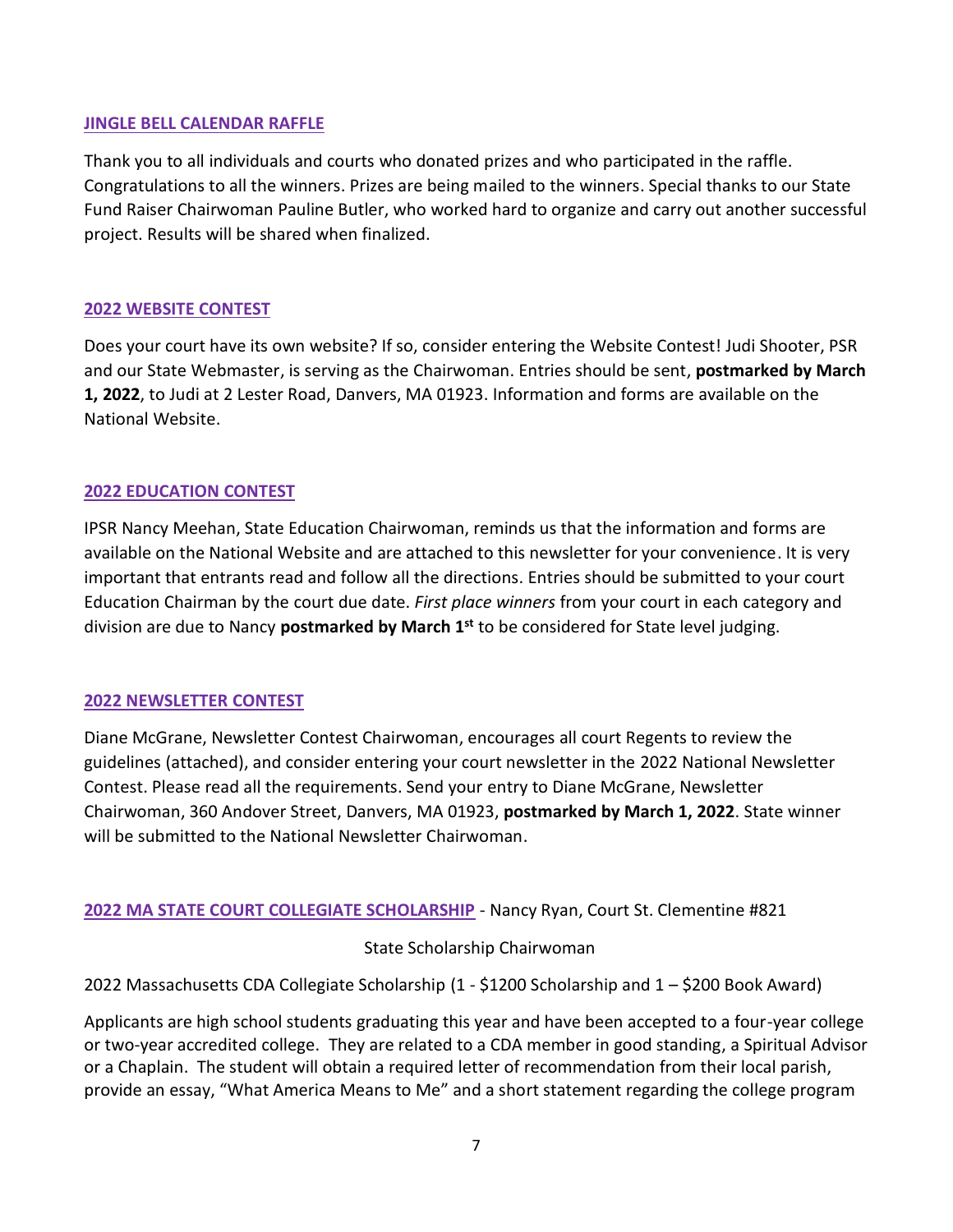they plan to pursue. This package is submitted to their School Principal or Guidance Counselor. The school will provide their test scores and letter of recommendation; this package is to be mailed to the Scholarship Chairwoman **postmarked no later than April 1st** . The first-place award winner is the \$1,200 Patricia Leavens Scholarship Award, second place is the \$200 Connie DiCara Book Award. The judges are professional educators not affiliated with CDA. All participants are notified by April 15<sup>th</sup>. Please call or email the contact below if you have any questions.

 Ms. Nancy Ryan State Chairwoman of Scholarships 10 Wellesley Street Medford, MA 02155 (781-874-1606) [ndean10@comcast.net](mailto:ndean10@comcast.net)



# **LOCAL COURT NEWS**

**From Court Henry A Sullivan #584, Danvers:** Court Henry A Sullivan #584 of Danvers has sent out a special packet of note cards, envelopes, some stamps, and an explanatory letter to each court inviting all MA State Court sisters to join them in sending caring messages to Sheila Kanan of Court Sacred Hearts #864 in Bradford. Before a serious illness that has left her blind and unable to speak, Sheila was very active in her local court, as well as at the State level. Her husband Joe reads any cards and notes to her. Hearing from her CDA sisters about what is happening in their courts and families will bring some inner sunshine to Sheila!

**From Court Our Lady of Lourdes #2396, Brockton:** Court Our Lady of Lourdes welcomed a new member at the January meeting! Pictured is newly installed member Cheryl Fuoco, with our Regent Cathy Duford. Members also gathered at a local restaurant for a Saturday luncheon/social. They enjoyed participating in a brown bag auction, a fun annual tradition.



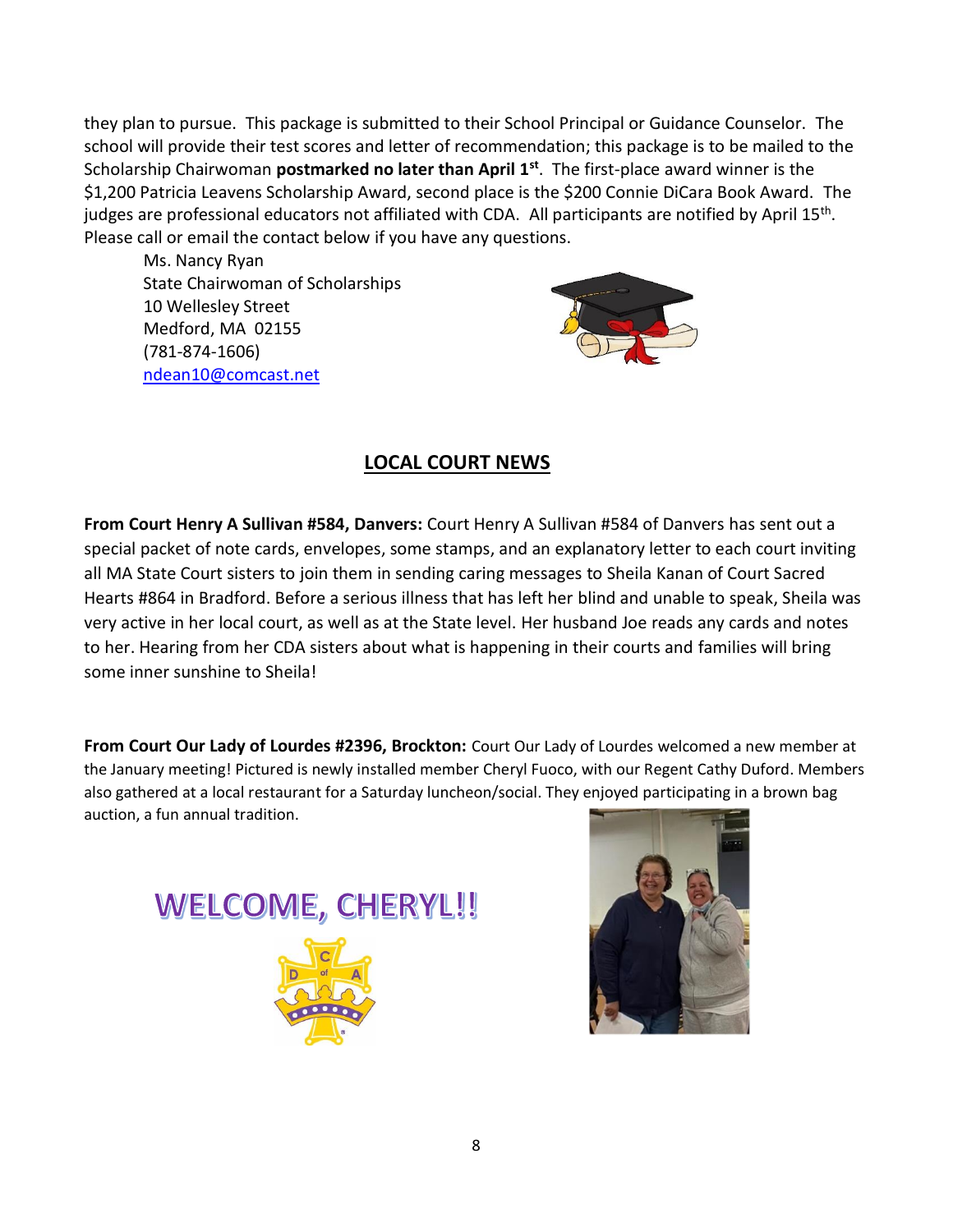**From JCDA Court St. Bernadette #2396, Brockton:** Advisor Marcia Hoyle Walkama says. "What do you do in the middle of a blizzard? You have a zoom baking class with your Junior Catholic Daughters!"





## **PRAYER CORNER** *Our Lady of Lourdes - February 11*

*Ever Immaculate Virgin Mother of Mercy, Health of the sick, refuge of sinners, Comforter of the afflicted, you know my wants, my troubles, my sufferings; look with mercy on me. By appearing in the Grotto of Lourdes, you were pleased to make it a privileged sanctuary, whence you dispense your favors; and already many sufferers have obtained the cure for their infirmities, both spiritual and corporal.*

*I come, therefore, with complete confidence to implore your maternal intercession. Obtain, O loving Mother, the grant of my requests. Through gratitude for your favors, I will endeavor to imitate your virtues, that I may one day share your glory. Amen.*

#### **Our Holy Father Pope Francis' Prayer Intention for the month of February:** *For religious sisters and consecrated women*

**We pray for religious sisters and consecrated women; thanking them for their mission and their courage; may they continue to find new responses to the challenges of our times.**